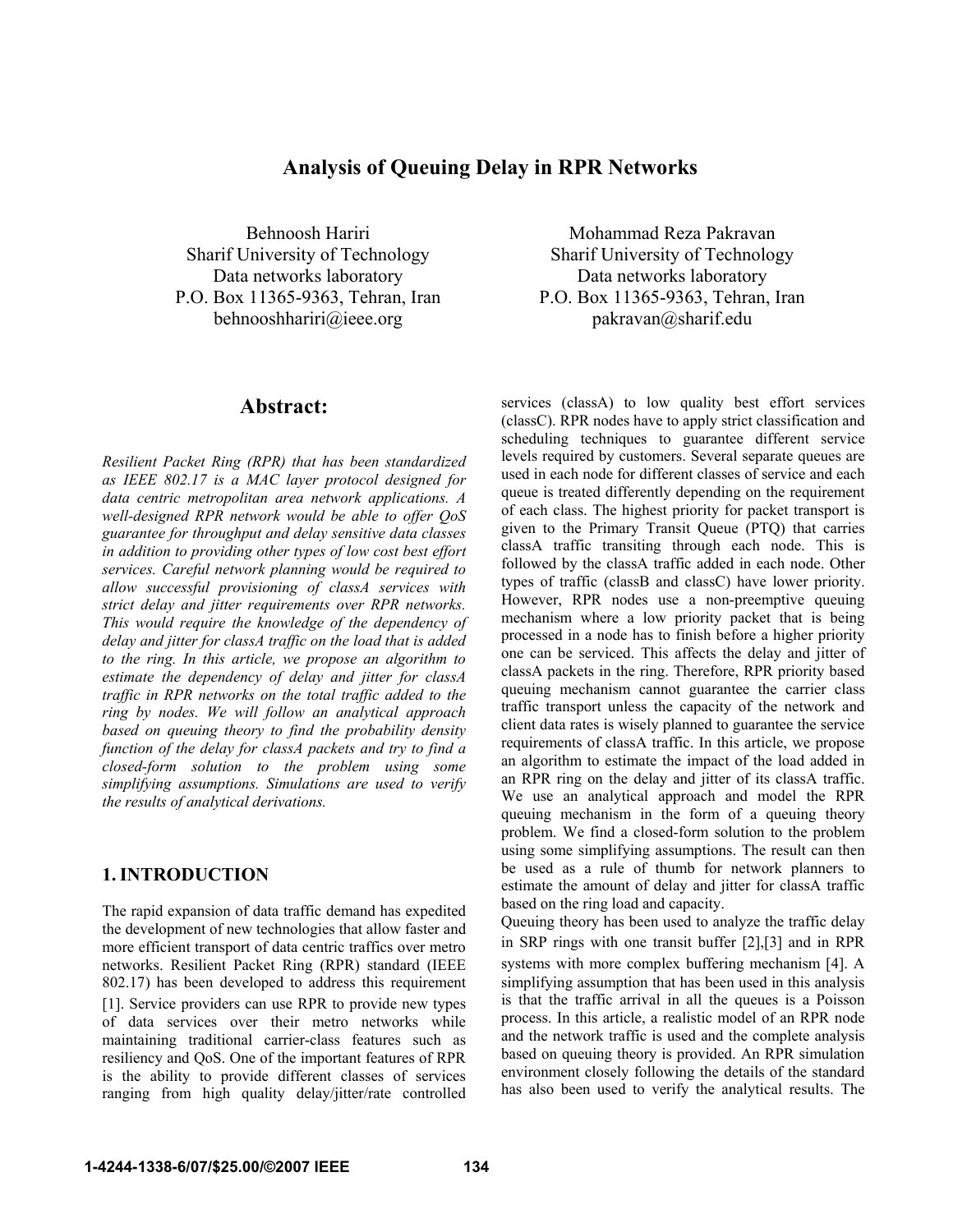analysis demonstrates the timing behavior of the traffic in RPR nodes and its statistical distribution. It is shown that the distribution does not follow the Poisson distribution model and an appropriate model for delay analysis is derived. We have also proposed a way to estimate the probability density function of the delay.

Section 2 of this paper introduces the basics of RPR classes of service and the queues deployed to implement them. Section 3 introduces the delay concept in RPR networks. Section 4 will include the analysis to derive the average queuing delay for classA packets in RPR networks; this implies the description of RPR queuing mechanism in the form of a queuing theory problem and finding a solution to this problem. In section 5, a solution will be proposed to find the distribution of queuing delay for classA packets in RPR networks, and finally section 6 will cover the summery and conclusion.

### **2. RPR Classes of Service**

RPR network consists of dual counter-rotating rings both carrying working traffic. The transport ring acts as a shared resource and the task of controlling access of the nodes to this shared media is performed by the MAC layer. RPR MAC supports three different types of services:

- ClassA: This service is used for applications such as voice and video that require bandwidth guarantee and tightly bounded delay and jitter specifications.
- ClassB: This service provides guarantees for rate. However, it is used for applications that require less stringent delay/jitter requirements. Any usage above CIR (Committed Information Rate) is considered as EIR (Excess Information Rate) and will be treated the same as classC traffic
- ClassC: This class provides a best-effort service for data traffic that has no reserved bandwidth.

The RPR MAC on a station needs to process both ingress traffic being added by the MAC client for transmission on the ring and the transit traffic coming from the upstream neighbors on the ring destined for some downstream node on the ring. According to IEEE 802.17 standard, RPR MAC can optionally supports one of the two suggested transit path implementations: a single buffer implementation that places all classes of packets in one transit queue and a dual buffer implementation that uses two transit queues, primary transit queue (PTQ) for classA traffic, and secondary transit queue (STQ) for classB and classC traffic. In the following discussions, we will consider dual queue mode MAC that offers a better QoS guarantee.

The internal RPR queues architecture and their priorities are illustrated in Figure 1. In normal condition with no congestion or buffer overflow, PTQ packets have the highest priority. The next three priority groups are classA add traffic, classB add traffic and classC add traffic that all come from the client side and finally STQ packets have the lowest priority.



Figure 1. RPR MAC queues and their priorities

## **3. RPR Delay Concept**

End-to-end delay for a packet is defined to be the time interval between the arrival of the packet at the transmit buffer of the source and the time when the packet is completely delivered to the next protocol layer of the destination node. Each packet spends some time waiting in queues on its way from source to destination.

In an RPR network, each packet is normally added to the ring by a node and forwarded by the other nodes to its final destination. A classA packet is queued in the PTQ of a transit node where it receives the highest transmit priority while other transit packets (classB and classC) are queued in the STQ of a transit node. Therefore, each packet experiences two types of queuing delay on its way from source to destination:

AddDelay: The interval between the arrival of a packet at the MAC transmit buffer of the source node and the time when that packet starts to be transmitted.

TransitDelay: The interval between the arrival of a packet at the MAC transit buffer and the time when the packet starts to leave that queue.

A packet passes some links on its way and this introduces the intrinsic link propagation delays to the total delay experienced by the packet. The packet also experiences a service time at each transit node due to the store and forward feature of the nodes. These add other terms to the total packet delay. The service time for a packet of length L bits in a channel with rate C bit/sec can be expressed by:

$$
x = L/C
$$
 (1)

Moreover, the total end-to-end delay  $(D_{E2E})$  for a packet that has passed H hops between its source and destination is given by: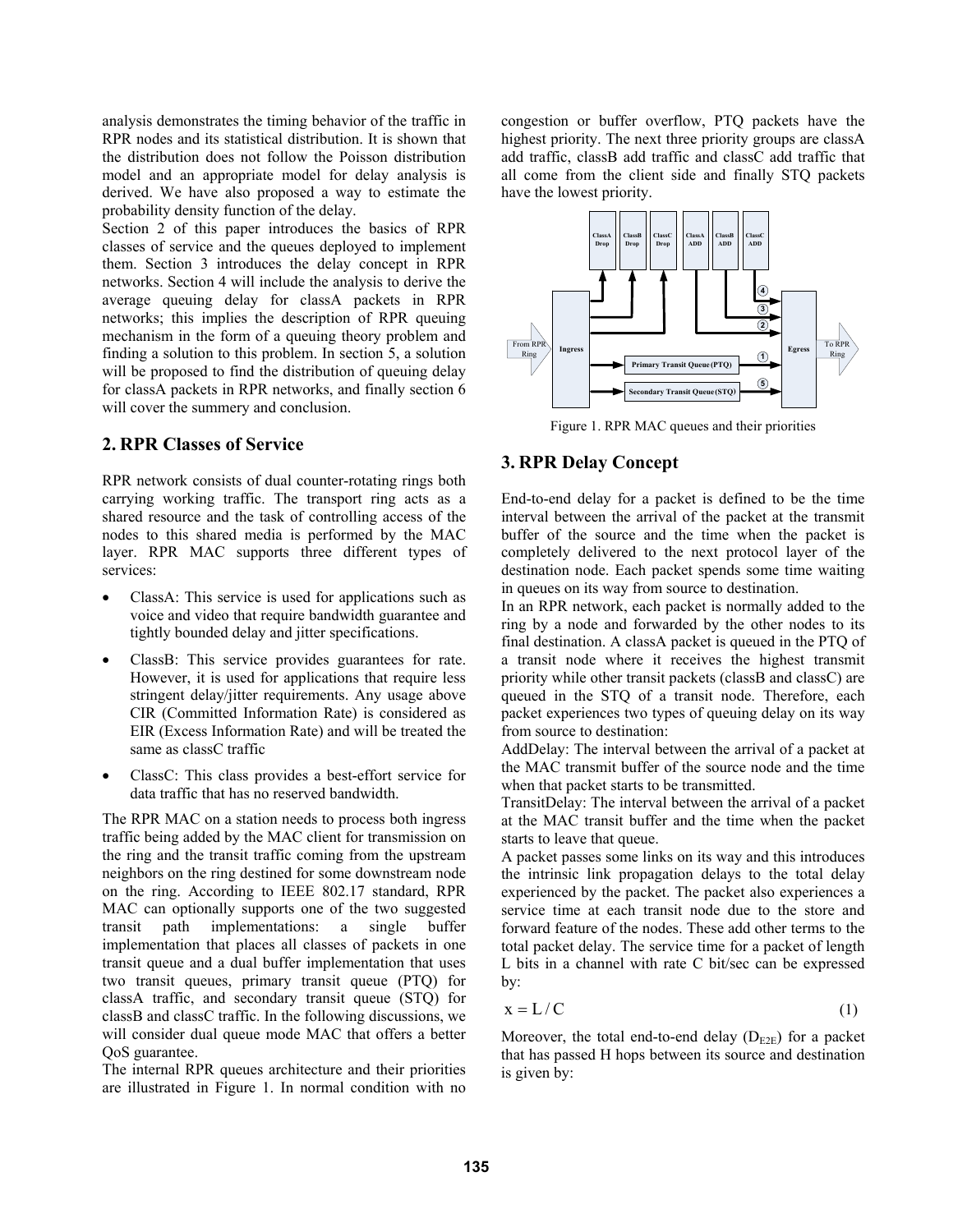$$
D_{E2E} = H(T_s + T_{p}) + D_A + D_T(H - 1)
$$
 (2)

Where  $T<sub>S</sub>$  is the service time,  $T<sub>PD</sub>$  is a single link propagation delay,  $D_A$  is the amount of AddDelay, and  $D_T$ is per hop TransitDelay. According to equation (2) , endto-end delay of a packet can be considered as the sum of three factors. The first two terms are propagation delay and service time that are constant for a packet of specified size. However, the third term, which is the delay factor due to waiting times in the queues of the network elements, is a variable term that is affected by several parameters. Noting the importance of providing controlled delay and jitter values to classA packets, we have to ensure a proper value for end-to-end delay and its variation.

We are interested in the average value of this delay to find the typical amount of latency in packet transmission. The probability density function of this delay provides more information that can be used to estimate the jitter induced by the packet transit. Therefore, our analysis is divided into two parts; in the first part, we will follow an analytical approach to find the average value of the queuing delay for classA traffic and in the second part, we will try to find the probability density function of the queuing delay. To perform such analysis, we first have to model RPR queuing mechanism in the form of a queuing theory problem.

As described before, the RPR queuing mechanism can be modeled as a fixed priority queuing system where customers stand in queues according to their priority groups. Customers belong to five different priority classes indexed by  $p$  ( $p=1, 2, 3, 4, 5$ ) where  $p=5$  represents the highest priority class. The system has one server that forwards the packet towards the Egress port. The system does not stop servicing a low priority packet upon arrival of a higher priority one and therefore, the queuing system is considered non-preemptive. For a priority queuing system where customers from priority group p arrive in a Poisson stream with rate  $\lambda_P$  customers per second, the average waiting time for class p customers can be calculated from equations (3)-(5).

$$
W_{p} = \frac{W_{0}}{(1 - \sigma_{p})(1 - \sigma_{p+1})}
$$
  $P=1, 2,.. 5$  (3)

Where:

$$
\sigma_{\mathbf{p}} = \sum_{i=\mathbf{p}}^{5} \rho_{i} \tag{4}
$$

$$
W_0 = \sum_{i=1}^{5} \rho_i \frac{\overline{x_i}^2}{2\overline{x_i}}
$$
 (5)

Here,  $\rho_i$  is defined to be  $\lambda_i \overline{X_i}$  and  $x_i$  is a random variable

representing service time for class i packets [5][6].

In the case of an RPR queuing mechanism, the service time depends on the link capacities and packet sizes. Assuming an output rate of C, the service time distribution for all classes of packets is:

$$
B_p(x) = f(xC) \qquad P = 1, 2... 5 \qquad (6)
$$

Where  $f(x)$  is defined to be the distribution of the packets sizes. In the following two sections, we will use this model to find the average value and distribution of classA packets in a typical situation.

### **4. The Average Value of Add and Transit Delay**

In this section, we propose a method to find the average value of add and transit queuing delay for classA packets in a typical RPR ring that consists of N nodes all generating classA, classB, and classC traffic.

The following assumptions have been made in the analysis [7]:

• For all traffic classes, the arrival process of host packets is Poisson with the same mean arrival rate for all nodes. The Poisson distribution parameters are  $\lambda_A$ ,  $\lambda_B$  and  $\lambda_C$  for classA, classB, and classC packets.

If the connection loads are low and the node does not perform much queuing, it has been shown [8] that the traffic is long-range dependant and may have large variations called burstiness. However, as the load increases, the arrival process of packets in nodes queues becomes much more like Poisson due to the law of superposition of marked point processes. Queuing can also change the distribution of traffic away from Poisson, but in high-speed links, the traffic can get quite close to Poisson.

The traffic is assumed to be trimodal for all nodes where 60% of the packets are 88 bytes, 20% are 536 bytes and the remaining 20% are 1542 bytes. Therefore, the distribution of packet size is given by the following probability density function:

$$
(7)
$$

$$
f(L) = 0.6\delta(L - 88) + 0.2\delta(L - 536) + 0.2\delta(L - 1542)
$$

The above assumption comes from the typical distribution of packets in the internet. Small 64 bytes packets are TCP acknowledgement segments and TCP control segments such as SYN, FIN, and RST packets. Many TCP implementations that do not implement Path MTU Discovery use 512 bytes as the default Maximum Segment Size (MSS) for non-local IP destinations and a Maximum Transmission Unit (MTU) size of 1518 bytes is the characteristic of Ethernet-attached hosts [9]. We have added 24 bytes of RPR overhead bytes to these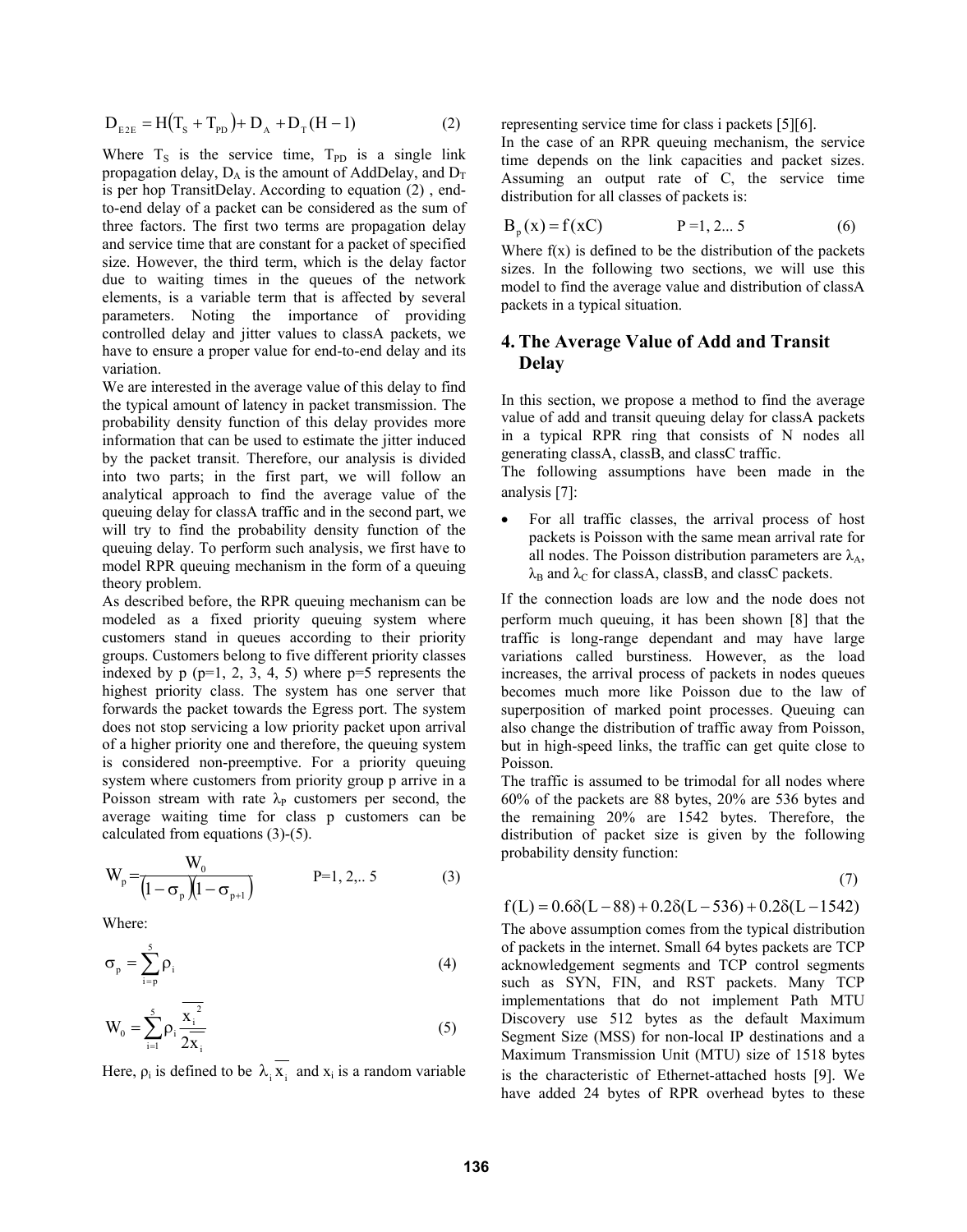values to find the final distribution. It should be noted that the rates of RPR control and fairness messages are quite small compared to the total rate of packets and they can be ignored in this analysis.

The probability that each node sends traffic to any other node is equal for all nodes.

Considering the fact that each RPR router services a great number of individual host nodes, the above assumption seems to be acceptable. In the case of average queuing delay computation, we can generalize this assumption to the condition when the probability that each node sends traffic to the other nodes is not equal and this would only change the value of  $\alpha_N$  in equation (9).

To find the average values of AddDelay and TransitDelay for classA packets, an analytical approach based on queuing theory is used. The RPR queuing system is generally modeled as a G/G/1 queuing system where the arrival rate of customers in the system and the system service rate both have general form distributions. Nevertheless, solving the problem in the general case of G/G/1 queuing system is computationally expensive and a closed form solution cannot be found in this case. Queuing theory proposes straightforward, closed form solutions in the case of M/M/1 and M/G/1 queuing systems; therefore, we consider the possibility of modeling RPR queuing mechanism in the form of an M/G/1 queuing system. To validate this assumption, we should verify that the arrival rate for all priority groups could be modeled with a Poisson distribution with a negligible amount of error.

Starting with the classA traffic that is added by each node to the ring, the rate of classA traffic generation was assumed Poisson for each node. ClassA packets are subject to delay that is introduced by shapers before entering the add queue. However, we can still assume that the arrival rate of class A packets in the add queue is Poisson due to the fact that there is always a reserved capacity for classA packets and therefore the number of packets that are subject to the delay of traffic shapers are very small. Therefore, the effects of shapers on add queue arrival process can assumed to be negligible.

The second class of packets that we consider is classA transit packets that enter PTQ. The addition rate for classA packets at each node is assumed to be a Poisson process with mean  $\lambda_A$  and the average number of transit buffers that each classA packet passes to reach its destination is  $\alpha_N$ . If the arrival rate of classA packets into PTQ can be assumed as Poisson, its mean would be given by:

$$
\lambda_{5} = \alpha_{N} \lambda_{A} \tag{8}
$$

Noting the previous assumptions, the value of  $\alpha_N$  in an RPR ring with N nodes can be estimated by:

$$
\alpha_{N} = \sum_{i=1}^{N-1} (i-1)\frac{1}{N-1} = \frac{N-2}{2}
$$
 (9)

It should be noted that classA packets have a small amount of delay and jitter; therefore, we can assume that the Poisson traffic distribution will not change upon transit from PTQ buffer.

We have also performed a typical simulation to check the validity of assuming Poisson traffic distribution for classA transit traffic. The simulation has been done in a ring of 17 nodes as shown in Figure 2. All the previous assumptions including the Poisson traffic distribution, trimodal packet size and nodes sending traffic to each other with the same probability, are implemented in this simulation. The capacities of the links are assumed to be all at OC-12 rate that is about 622 Mbps. The Poisson distribution parameters are assumed to be  $\lambda_A$ =4000,  $\lambda_B$ =4000 and  $\lambda_C$  =10000. Figure 3 illustrates the distribution of classA packets interarrival time at PTQ.



Figure 2. Simulation scenario of the RPR ring



Figure 3. Packet interarrival time for classA packets entering PTQ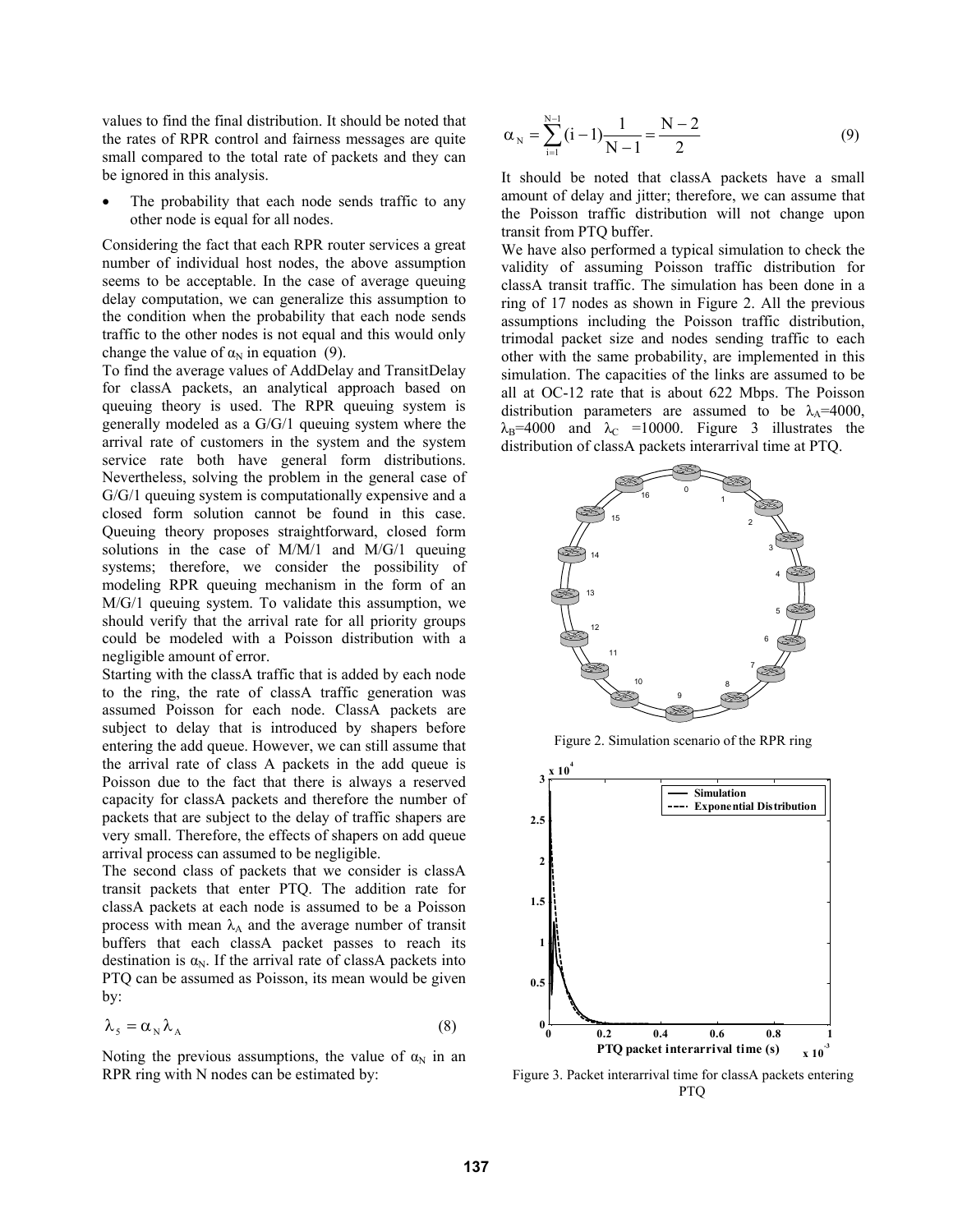As can be seen in the figure, the interarrival time of the packets entering PTQ has a distribution that is a close match to an exponential distribution (dashed curve). The simulation also shows that the average interarrival time is about 0.33µs that is the same as what is derived from equations, showing a good match of the analytical modeling and the simulation environment.

Considering classB and classC packets that are added to the ring by each node, we can also neglect the traffic shapers effect and assume that the packet generation rates for these are also Poisson with distribution parameters specified by  $\lambda_B$  and  $\lambda_C$  respectively.

Packets in STQ have the lowest priority and their mean arrival rate is given by (10) if their arrival process can assumed to be Poisson:

$$
\lambda_1 = \alpha_N (\lambda_B + \lambda_C) \tag{10}
$$

Noting the lower priority of STQ, there could be considerable delay variations on the packets transiting this queue. These variations would add up during transit from each node. Therefore, the arrival process for classB and classC traffic may not be Poisson due to the considerable amount of jitter. We have performed another simulation to observe a typical distribution of classB and C traffic upon entering the transit queue. Same simulation parameters have been used in this case. Figure 4 shows the distribution of classB and classC packet interarrival time when entering STQ. As shown in the figure the distribution of interarrival time for these classes does not match the shape of an Exponential distribution.



Figure 4. Packet interarrival time for STQ

Therefore, it is obvious that we cannot use a model of M/G/1 queuing system in general. Nevertheless, further analysis of the problem shows that there is still a way to use queuing theory and find answers with negligible amount of error.

The average delay that each priority group encounters

depends on two factors, the first factor that is also the numerator of equation (3) is called the remaining service time. This is the time interval that a newly entered packet should wait for the queuing system to finish servicing the current customer being serviced and depends on the arrival process and service time for all priority groups. The second factor that effects the average delay time is the denominator of equation (3). This factor is the time interval when a packet should stand in queue waiting for the higher priority packets to be serviced. Therefore, for each priority group this depends on the groups that have equal or higher priority.

Our goal is to compute the average queuing delay for classA packets where it matters most. Therefore, if we become sure that the non-Poisson arrival processes of classB and classC packets do not affect the remaining service time, we can still use the M/G/1 queuing system relations although we know that classB and classC packets do not follow a Poisson distribution.

The result of calculating the remaining service time using these assumptions and applying equation (5) is approximately 6.68 µs. The simulation result for the remaining service time is shown in Figure 5 that is around 7µs. This again demonstrates the close match of the analytical modeling and simulation results.



Figure 5. Remaining service time parameter for classA packets

Assuming that the arrival processes of classB and classC packets do not affect the remaining service time, we can now calculate the average delay for classA packets using equations (3)-(5) and the simulations show that these results are good approximations for the real values.

## **5. Approximation of the Distribution of Add and Transit Delay**

Delay is not the only important parameter in the transport of classA packets, but the variations of delay known as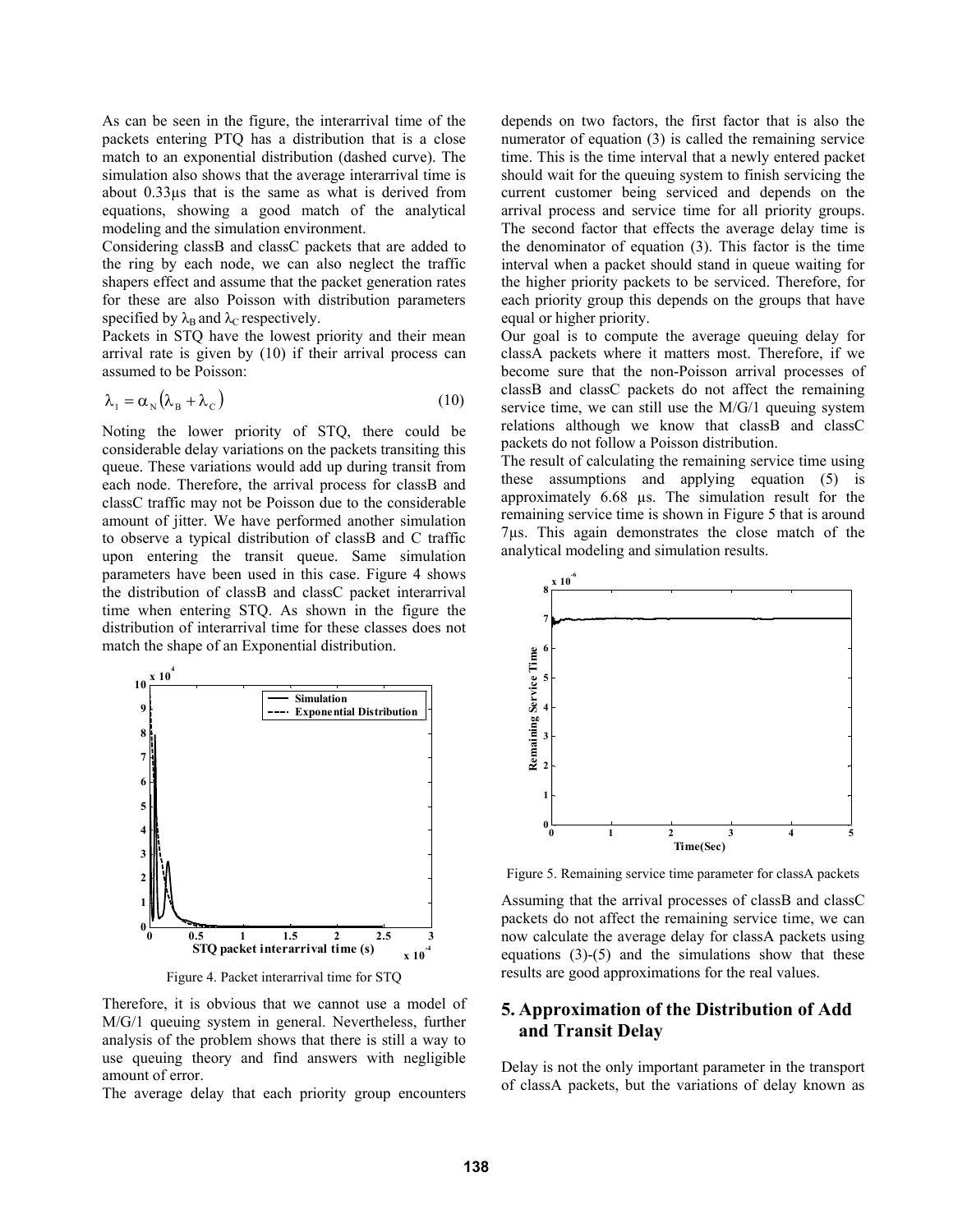jitter has also an important role in the QoS. Therefore, in this section we will propose a way to estimate the probability density function of delay for classA packets from which jitter can also be estimated.

For an M/G/1 queuing system, we can calculate the probability density function of queuing delay from (11).

(11)

$$
W_p^*(s) =
$$
\n
$$
\frac{(1-\rho)[s+\lambda_H - \lambda_H G_H^*(s)] + \lambda_L [1 - B_L^*(s+\lambda_H - \lambda_H G_H^*(s))]}{s-\lambda_p + \lambda_p B_P^*(s+\lambda_H - \lambda_H G_H^*(s))}
$$

Where  $W_p^*(s)$  is Laplace-Stieltjes transform of random variable W and other parameters are defined in (12)-(16):

$$
\lambda_{\rm H} = \sum_{i=p+1}^{N} \lambda_i
$$
 (12)

$$
\lambda_{\rm L} = \sum_{i=1}^{\rm p-1} \lambda_i \tag{13}
$$

$$
B_{L}^{*}(s) = \sum_{i=1}^{p-1} \frac{\lambda_{i}}{\lambda_{L}} B_{i}^{*}(s)
$$
 (14)

$$
B_{H}^{*}(s) = \sum_{i=p+1}^{N} \frac{\lambda_{i}}{\lambda_{H}} B_{i}^{*}(s)
$$
 (15)

$$
G_{H}^{*}(s) = B_{H}^{*}(s + \lambda_{H} - \lambda_{H}G_{H}^{*}(s))
$$
\n(16)

Finally the pdf of the delay  $(f_p(w_p))$  can be found using inverse Laplace-Stieltjes transform of  $W_p^*(s)$  [10].

However, in the case of delay distribution of classA packets, the solution is not as straight forward as it seems. First, solving the nonlinear equation (11) in terms of parameter s is not so simple and no closed-form solution could be found. It should be solved once for each s to find all the points of  $W_p^*(s)$  and then an inverse transform should be performed. Second, the M/G/1 assumption is not correct and we cannot follow the effect of non-Poisson distribution of classB and classC as in the previous case. Therefore, it seems that queuing theory cannot guide us to a direct analytical solution in finding the distribution of Add and TransitDelay for classA packets. In the previous section, we have derived an equation to find the average value for add and transit delay. Therefore, the only known parameter in the distribution is the first moment. In this stage, we have performed several simulations and observed the distribution of classA add and transit delay in different cases. We have changed the number of nodes and their traffic rates so that in all cases more than 80% of the ring capacity is used without severe congestion that affects the delay and jitter of the packets. In almost every situation, the overall characteristics of the distributions remained

the same independent of the number of nodes and their traffic rates.

 packets for various number of ring nodes. Figure 6 shows the probability distribution function (PDF) of AddDelay for classA packets and Figure 7 shows the PDF of per hop TransitDelay for classA



Figure 7. Distribution of ClassA TransitDelay

Considering the fact that the distributions all follow a similar shape, we have tried to find a standard distribution that best fits the simulation results. Fortunately, the probability density functions that we have found in the previous section have been found to be similar to some standard probability density functions. AddDelay distribution can be best approximated by an exponential distribution and Rayleigh is the best approximation for TransitDelay distribution. Figure 8 and Figure 9 show both the main distributions and the approximations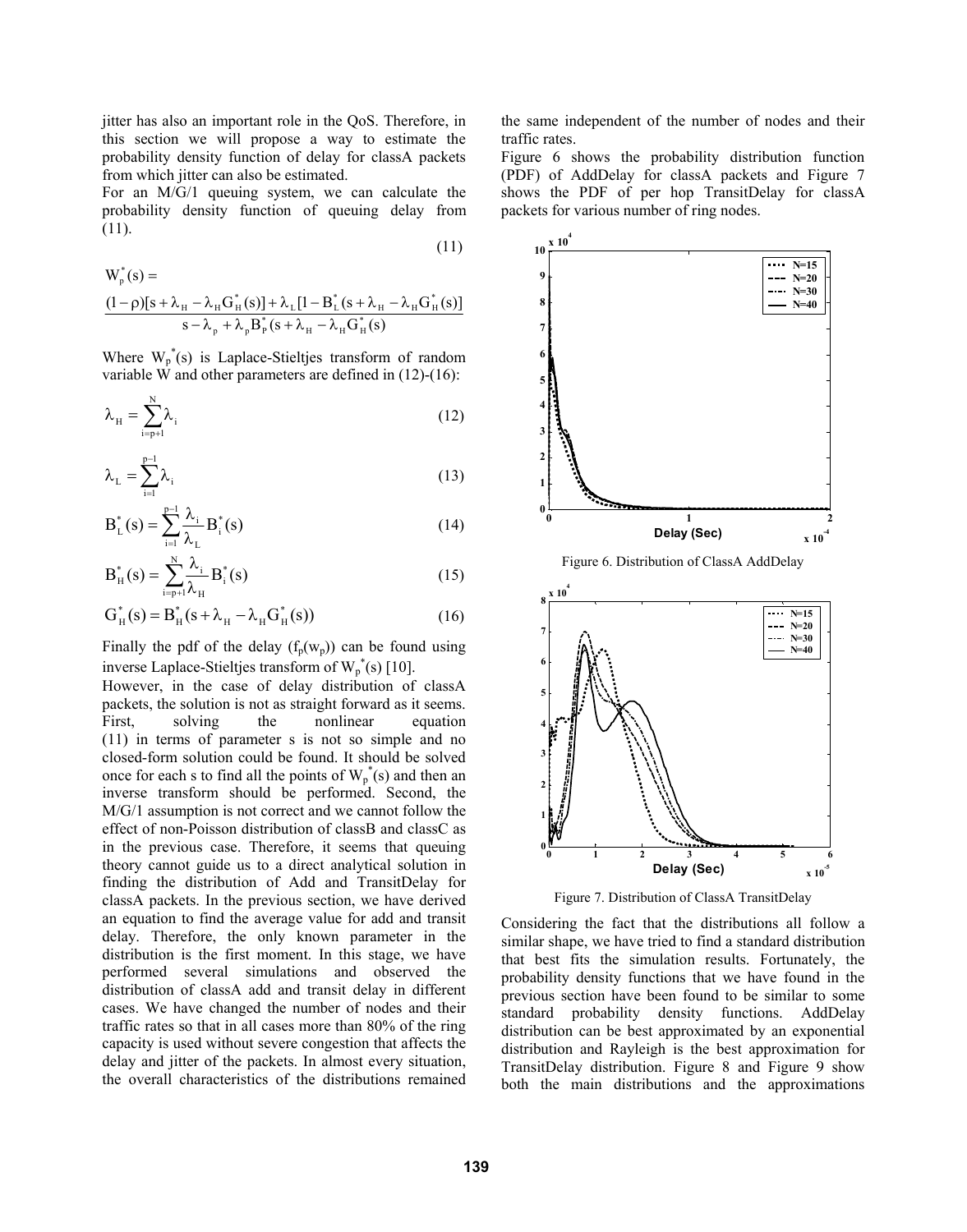together in one of the cases. It can be observed in the figures that the distribution of Add and Transit Delay closely follow the standard distributions.



Figure 8. Main distribution and Rayleigh approximation for ClassA TransitDelay



Figure 9. Main distribution and Exponential approximation for ClassA AddDelay

A comparison among the first, the second and the third moment values of the two distribution functions as shown in Table 1 and Table 2 also verifies a close match that could be concluded visually from the figures.

Table 1 The first three moments of Rayleigh distribution and simulation result

|               | Simulation              | Rayleigh<br>Distribution |
|---------------|-------------------------|--------------------------|
| First Moment  | $1.088\times10^{-5}$    | $1.098 \times 10^{-5}$   |
| Second Moment | $1.536\times10^{-10}$   | $1.534 \times 10^{-10}$  |
| Third Moment  | $2.487 \times 10^{-15}$ | $2.526 \times 10^{-15}$  |

Table 2 The first three moments of Exponential distribution and simulation result

|                     | Simulation              | Exponential<br>Distribution |
|---------------------|-------------------------|-----------------------------|
| <b>First Moment</b> | $1.035 \times 10^{-5}$  | $1.035 \times 10^{-5}$      |
| Second Moment       | $2.474 \times 10^{-10}$ | $2.155 \times 10^{-10}$     |
| Third Moment        | $7.335 \times 10^{-15}$ | $6.649 \times 10^{-15}$     |

Therefore we can assume that the distribution for Add and Transit delays are exponential and Rayleigh respectively. Having this assumption the only remaining problem is to find the parameters of these distributions.

Assuming that a random variable x has a Rayleigh distribution with parameter b:

$$
f(x) = \frac{x}{b^2} e^{(-x^2/b^2)} u(x)
$$
 (17)

Then:

$$
\overline{\mathbf{x}} = \mathbf{E}(\mathbf{x}) = \sqrt{\frac{\pi}{2}} \mathbf{b}
$$
 (18)

Therefore, for a random variable x with Rayleigh distribution, x can give us all the information to find the probability density function of that random variable. Similarly, a random variable x with exponential distribution can be described by a single parameter:

$$
f(x) = \frac{1}{\mu} e^{-\frac{x}{\mu}} u(x)
$$
 (19)

And

$$
x = \mu \tag{20}
$$

Therefore it can be concluded that the single parameter of exponential and Rayleigh distributions may be found knowing the average value of the random variable. Estimation of the average value for Add and Transit delay has been discussed in the previous sections and a proper method has been introduced. Therefore, we can easily find the parameters of the distributions and thereby, specify their behavior.

We have found the value of  $\mathfrak b$  and  $\mathfrak \mu$  for the described scenario from both simulation and equations (18) and (20) and the results are shown in Table 3. It can be seen that there is a close match between the results.

Table 3 Comparison between simulation and analytical results

| Parameter | Derivation method      |                        |
|-----------|------------------------|------------------------|
|           | Simulation             | Analytical             |
|           | $7 \times 10^{-6}$     | $6.5 \times 10^{-6}$   |
| u         | $10.16 \times 10^{-6}$ | $10.23 \times 10^{-6}$ |